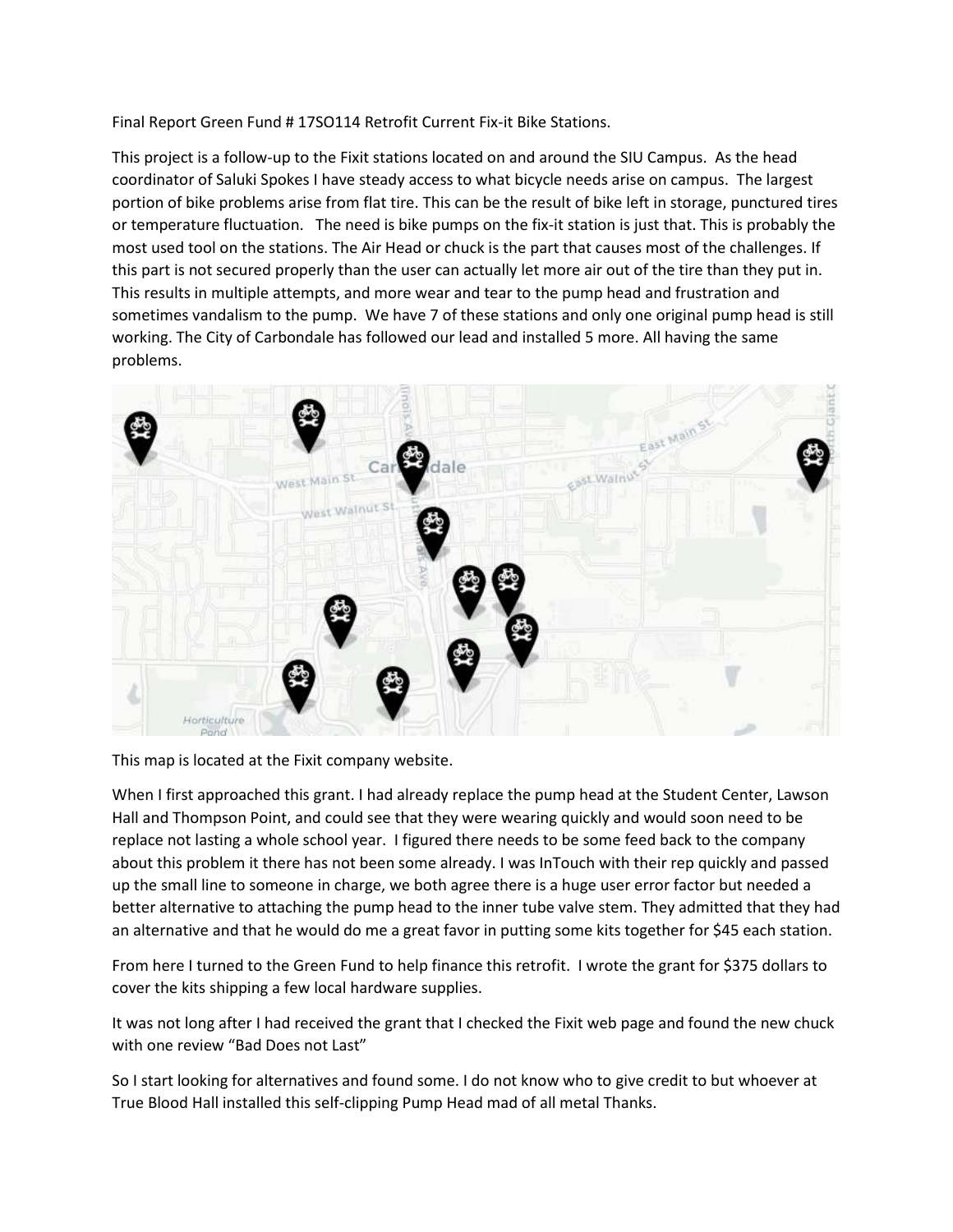Yes I then found them on eBay and for a fraction of the cost. This is what we have been using. Still some are completely worn out after one year. Many look at them with no clue still how to pump up a tire and until IPhone or Android come up with an attachment/App I do not see this getting any better any time soon.

The metal air pump heads are cheaper and more durable, but not indestructible.



*Figure 1Tire Inflator Tool Valve Stem Connector Air Chuck Lock Clip-On From eBay.*

So the retro-fit upgrade is not indestructible, infallible or fool proof. We have a huge learning curve to overcoming with the users. An alternative moving forward would be to have a few electric air pumps that the user can push down and hold on the inner tube valve stem so there would be no need to lock the air pump head/chuck to the stem. There is a Fixit station between Snyder and Grinnell. If this building is torn down it would be best to move it first. Also there is another Fixit by Trueblood. If this facility is no longer used another move to a more useful place would be best. The Fixit on the north side of Wall and Grand Apartments is in the best of shape as it is hidden out of sight.

I always look at repair over replace as a better way to conserve resources. I have stood near the bike Fixit station after work while waiting for a ride and watched frustrated individuals attempt to fill a tire. When I offer help I am usually met with no thanks, it's broken, I can handle this. It seems like personal pride is at stake, questioning one's mechanical knowledge of pumping a tire up.

I am reminded of the story of the child on the beach throwing starfish back into the ocean. A stranger happens by and tell the child why are you bothering to throw those few starfish back. There are thousands of them washed up on shore it hardly makes a difference. The Child replies "to that starfish it made all the difference."

Sustainable efforts sometimes feel like the many starfish on the beach. So much to do so much missed, so few saved. Perhaps the seeds have been planted and the next generation will do more make a difference. "By small and simple things are great things brought to pass". At young ages individuals form lifelong opinions and then become leaders and voters that make big differences.